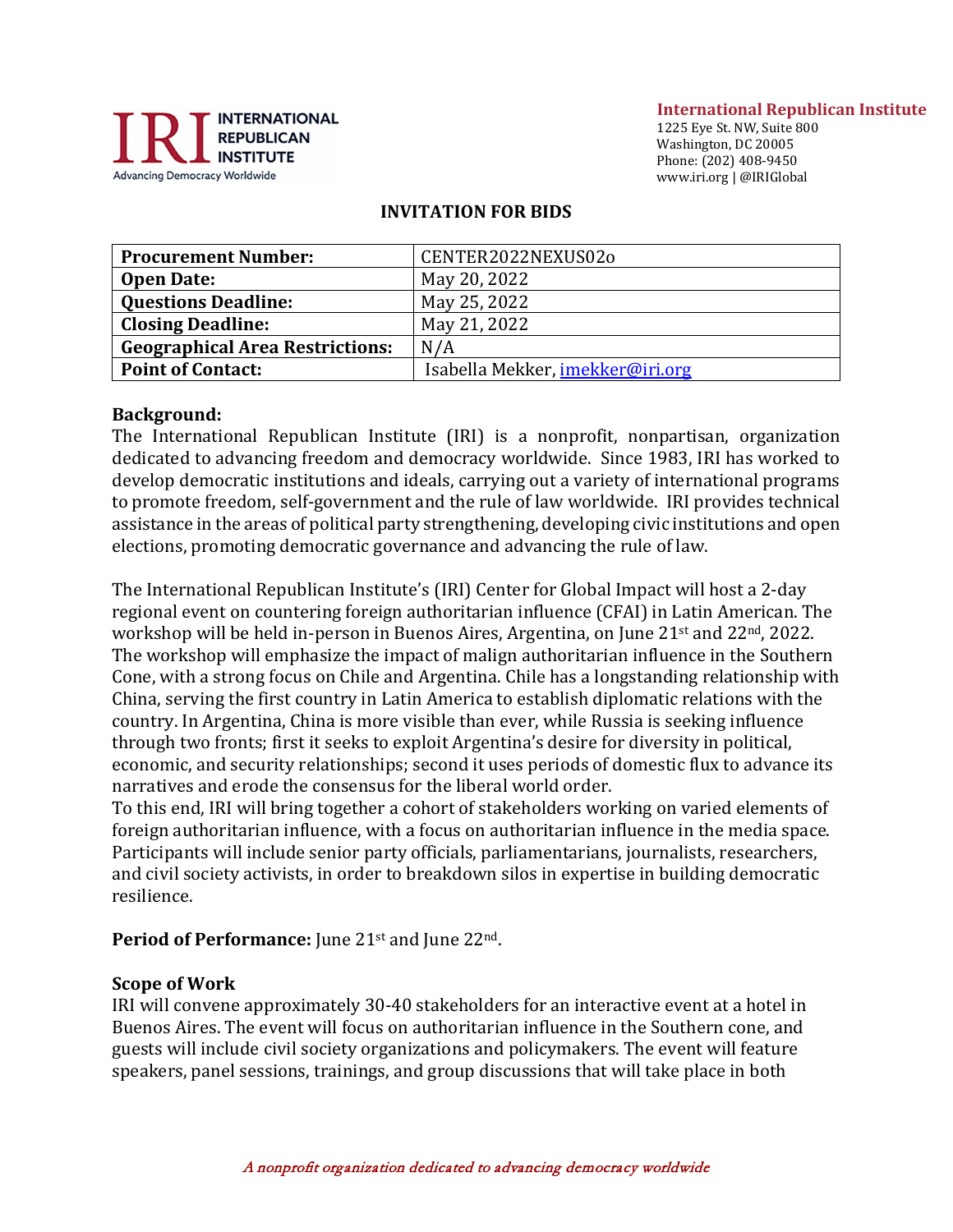Spanish and English – and as such, will require a translation service for the two-day event. Bidder must provide the combination of the following:

- Provide simultaneous translation services for this event. This will include translation from Spanish to English and from English to Spanish. At times, this also might include translation during two breakout groups. Bidders should be prepared to come with translation capabilities and equipment for a large-scale event with 30-40 people, from 9:00 to 17:30 each day.
- High quality Equipment for the translation including, but not limited to, wireless receivers and headphones, sound proof translation booth, and all other necessary audio equipment.
- Transportation for all equipment and translators to and from each event.

# **Technical Bid:**

- Bids must be submitted in 12-point font, Times New Roman. No more than 15 pages.
- List of 3 previous clients and contact information
- Please include CVs of individuals who will translate, as well as a list of past events that were translated for.

If the Bidder is a U.S. organization/resident, or a foreign organization/resident which has income effectively connected with the conduct of activities in the U.S. or has an office or a place of business or a fiscal paying agent in the U.S., the technical bids must contain Bidder's Taxpayer Identification Number.

Price information should be presented as a firm-fixed Unit Price for each of the deliverables identified below and in the format of the table below. Pricing must be valid for at least 60 (sixty) calendar days after the due date for proposal submission. The proposed Unit Price should be fixed and inclusive of all costs to perform, including inspection services, transportation, taxes, import duties (if any), and other levies. If there are any additional fees not reflected in the table below, such pricing must be fully described in the bid. Bids must be submitted in USD; payments under any resulting contract will be made in this currency.

| <b>Unit</b> | <b>Unit Cost</b> |
|-------------|------------------|
| Daily rate  |                  |
| Hourly rate |                  |

# **IFB Terms and Conditions:**

- 1. Prospective Bidders are requested to review clauses incorporated by reference in the section "Notice Listing Contract Clauses Incorporated by Reference". By submitting a bid, bidder agrees to comply with all terms, conditions, and provisions included in the solicitation and agreement to the services identified above, and will specifically identify any disagreement with or exceptions to the terms, conditions, and provisions.
- 2. IRI may reject any or all bids if such is within IRI's interest.
- 3. The Bidder's initial bid should contain the Bidder's best offer.
- 4. IRI reserves the right to make multiple awards or partial awards if, after considering administrative burden, it is in IRI's best interest to do so.
- 5. Discussions with Bidders following the receipt of a bid do not constitute a rejection or counteroffer by IRI.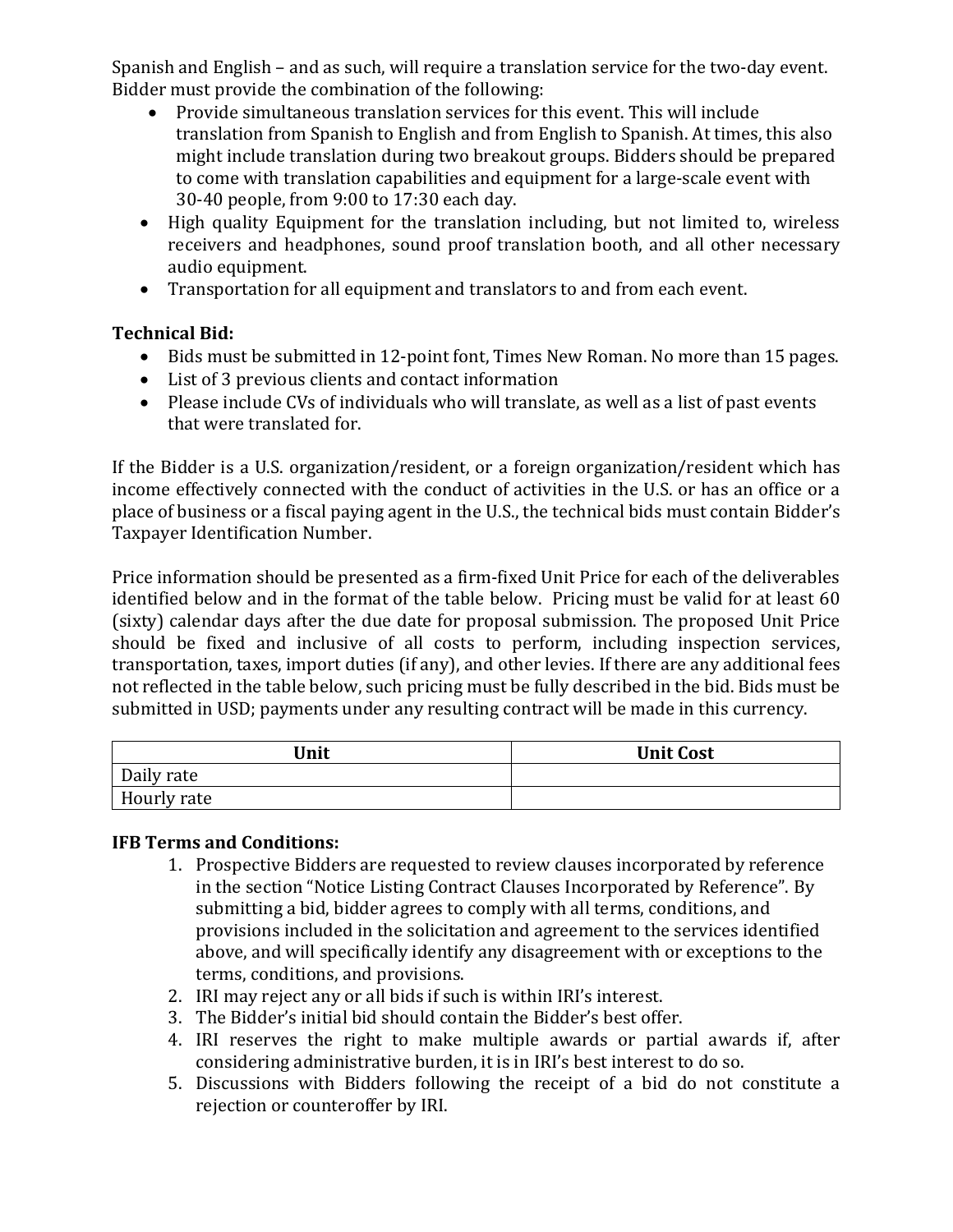- 6. IRI will hold all submissions as confidential and shall not be disclosed to third parties. IRI reserves the right to share bids internally, across divisions, for the purposes of evaluating the bids.
- 7. Bidders confirm that the prices in the bid/proposal/application/quote have been arrived at independently, without any consultation, communication, or agreement with any other bidder or competitor for the purpose of restricting competition.
- 8. By applying to this IFB, applicant is certifying that if it is awarded a contract, none of funds payable under the resulting contract will be used to (1) procure or obtain, extend or renew a contract to procure or obtain; (2) enter into a contract (or extend or renew a contract) to procure; or (3) obtain the equipment, services, or systems that uses covered telecommunications equipment or services as a substantial or essential component of any system, or as critical technology as part of any system in compliance with the National Defense Authorization Act. Covered telecommunications equipment and services mean any of the following:
	- i. Telecommunications equipment produced by Huawei Technologies Company or ZTE Corporation (or any subsidiary or affiliate of such entities).
	- ii. For the purpose of public safety, security of government facilities, physical security surveillance of critical infrastructure, and other national security purposes, video surveillance and telecommunications equipment produced by Hytera Communications Corporation, Hangzhou Hikvision Digital Technology Company, or Dahua Technology Company (or any subsidiary or affiliate of such entities).
	- iii. Telecommunications or video surveillance services provided by such entities or using such equipment.
	- iv. Telecommunications or video surveillance equipment or services produced or provided by an entity that the Secretary of Defense, in consultation with the Director of the National Intelligence or the Director of the Federal Bureau of Investigation, reasonably believes to be an entity owned or controlled by, or otherwise connected to, the government of a covered foreign country. [\(2 CFR 200.216\)](https://www.ecfr.gov/cgi-bin/text-idx?SID=be339d70a8db644c507eb86e8d0a20f4&mc=true&node=se2.1.200_1216&rgn=div8).
- 9. Bidders agree to disclose as part of the bid submission:
	- a. Any close, familial, or financial relationships with IRI staff and agents. For example, the bidder must disclose if a bidder's mother conducts volunteer trainings for IRI.
	- b. Any family or financial relationship with other bidders submitting bids. For example, if the bidder's father owns a company that is submitting another bid, the bidder must state this.
	- c. Any other action that might be interpreted as potential conflict of interest.

# **Evaluation and Award Process:**

1. IRI may contact any Bidder for clarification or additional information, but Bidders are advised that IRI intends to evaluate the offers based on the written bids and reserves the right to make decisions based solely on the information provided with the initial bids. IRI may but is not obligated to conduct additional negotiations with the most highly rated Bidders prior to award of a contract, and may at its sole discretion elect to issue contracts to one or more Bidders.